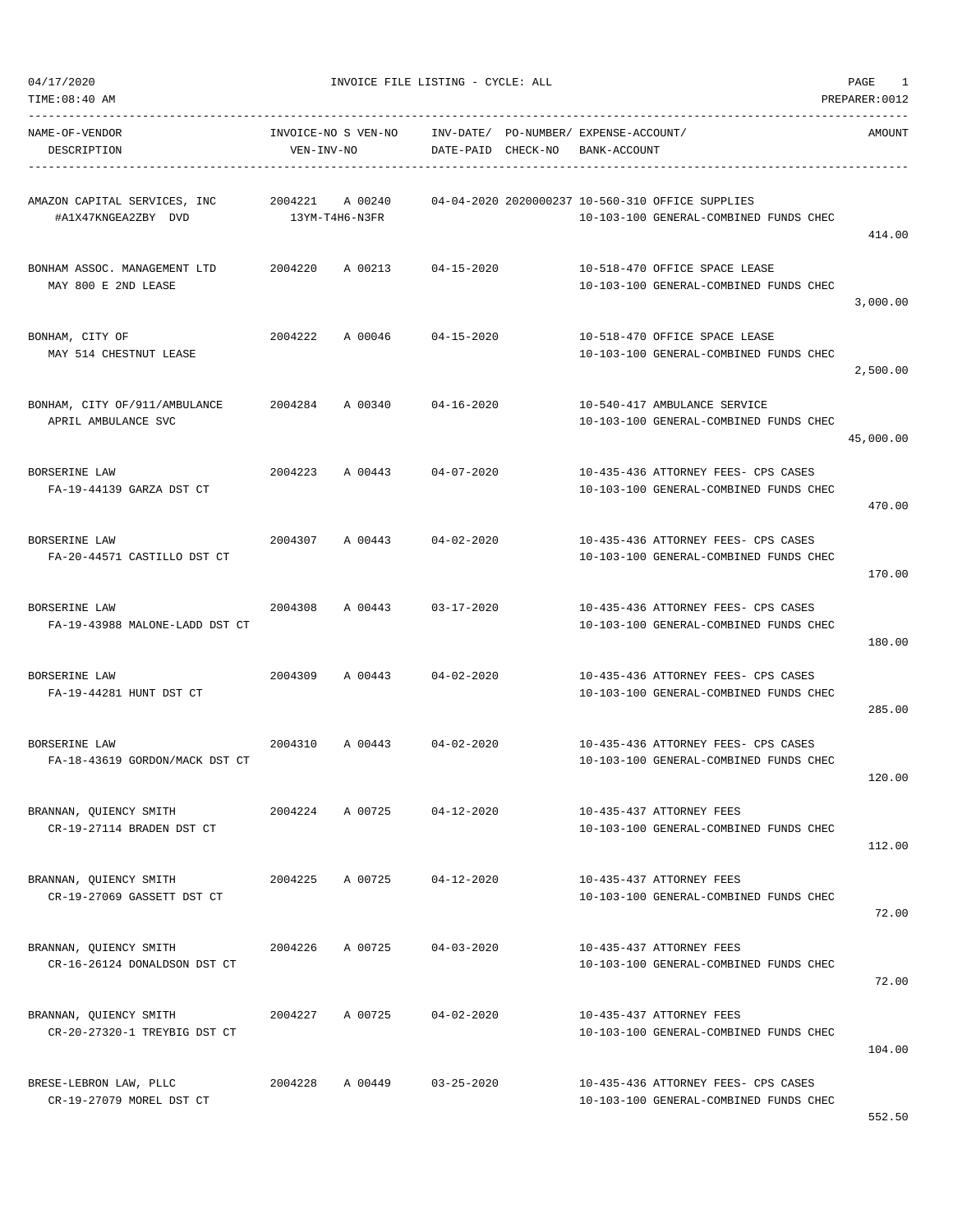| TIME:08:40 AM                                                                                    |                                   |                                 |                                                                                             | PREPARER: 0012 |
|--------------------------------------------------------------------------------------------------|-----------------------------------|---------------------------------|---------------------------------------------------------------------------------------------|----------------|
| NAME-OF-VENDOR<br>DESCRIPTION                                                                    | INVOICE-NO S VEN-NO<br>VEN-INV-NO | INV-DATE/<br>DATE-PAID CHECK-NO | PO-NUMBER/ EXPENSE-ACCOUNT/<br>BANK-ACCOUNT                                                 | AMOUNT         |
| CASH<br>4/15/20 REGISTRATION UNIT 4616/5299                                                      | 2004229<br>Α                      | $04 - 15 - 2020$                | 10-560-454 R & M AUTOMOBILES<br>10-103-100 GENERAL-COMBINED FUNDS CHEC                      | 33.50          |
| CONTRACTORS ACCESS EQUIPMENT, INC 2004303 A 00497<br>#R016725 4/2/20 STAIR RENTAL/PICKUP 0054220 |                                   | $04 - 14 - 2020$                | 66-667-165 CONSTRUCTION<br>66-103-100 GO BONDS CONST.2017-COMBINE                           | 2,761.39       |
| COUNTY TRASH SERVICE<br>#322234 APRIL LAKE FANNIN TRASH                                          | 2004306<br>A 00475                | $04 - 09 - 2020$                | 85-520-443 TRASH PICK-UP<br>85-103-100 LAKE FANNIN-COMBINED FUNDS                           | 65.00          |
| CUNNINGHAM STEEL, INC<br>$4/14/20$ $4X4/1/2$ PLATE                                               | 2004297 A 00294                   | $04 - 14 - 2020$                | 23-623-458 R & M MACHINERY PARTS<br>23-103-100 R&B#3-COMBINED FUNDS CHECKI                  | 150.52         |
| DALLAS COUNTY TREASURER<br>#1244 CATES AUTOPSY                                                   | 2004230<br>A 00056<br>447399      | $04 - 03 - 2020$                | 10-425-466 AUTOPSIES<br>10-103-100 GENERAL-COMBINED FUNDS CHEC                              | 2,150.00       |
| DELL MARKETING L.P.<br>#33874740 Toner                                                           | 2004231<br>A 00696<br>10384226445 |                                 | 04-02-2020 2020000241 10-475-310 OFFICE SUPPLIES<br>10-103-100 GENERAL-COMBINED FUNDS CHEC  | 161.49         |
| DIGITAL DOLPHIN SUPPLIES<br>2/13/20 Ink Cartridges                                               | 2004232 A<br>SIN134123            |                                 | 02-13-2020 2020000190 10-475-310 OFFICE SUPPLIES<br>10-103-100 GENERAL-COMBINED FUNDS CHEC  | 560.00         |
| DOUBLE D TRUCK REPAIR<br>4/8/20 92 PTBLT REPAIR-UJOINT                                           | 2004287<br>A 00009<br>11468       | $04 - 08 - 2020$                | 22-622-458 R & M MACHINERY PARTS<br>22-103-100 R&B#2- COMBINED FUNDS CHECK                  | 266.24         |
| DOUBLE D TRUCK REPAIR<br>4/8/20 92 PTBLT REPAIR-BRAKES                                           | 2004288<br>A 00009<br>11469       | $04 - 10 - 2020$                | 22-622-458 R & M MACHINERY PARTS<br>22-103-100 R&B#2- COMBINED FUNDS CHECK                  | 771.52         |
| EAST TEXAS TRUCK SYSTEMS<br>4/16/20 CYLINDER REPAIR                                              | 2004314<br>A 00369<br>2741        | $04 - 16 - 2020$                | 23-623-458 R & M MACHINERY PARTS<br>23-103-100 R&B#3-COMBINED FUNDS CHECKI                  | 1,990.00       |
| EVIDENT, INC<br>#27182 NIK DRUG TEST                                                             | 2004233 A 00179<br>150256B        |                                 | 10-09-2019 2020000010 10-560-321 PATROL SUPPLIES<br>10-103-100 GENERAL-COMBINED FUNDS CHEC  | 25.50          |
| EVIDENT, INC<br>#27182 GLOVES-SMALL                                                              | A 00179<br>2004234<br>155132B     |                                 | 03-06-2020 2020000199 10-560-321 PATROL SUPPLIES<br>10-103-100 GENERAL-COMBINED FUNDS CHEC  | 25.00          |
| FOUR STAR FABRICATORS & SERVICE, IN 2004235<br>#003442 16 SEER HVAC BALANCE                      | A 00491<br>S27625                 | $04 - 09 - 2020$                | 10-565-450 R&M BUILDING<br>10-103-100 GENERAL-COMBINED FUNDS CHEC                           | 3,150.00       |
| FUNCTION 4, LLC<br>#9A1068 Office Chair                                                          | 2004236 A 00236<br>INV776572      |                                 | 03-31-2020 2020000239 10-475-572 OFFICE EQUIPMENT<br>10-103-100 GENERAL-COMBINED FUNDS CHEC | 262.00         |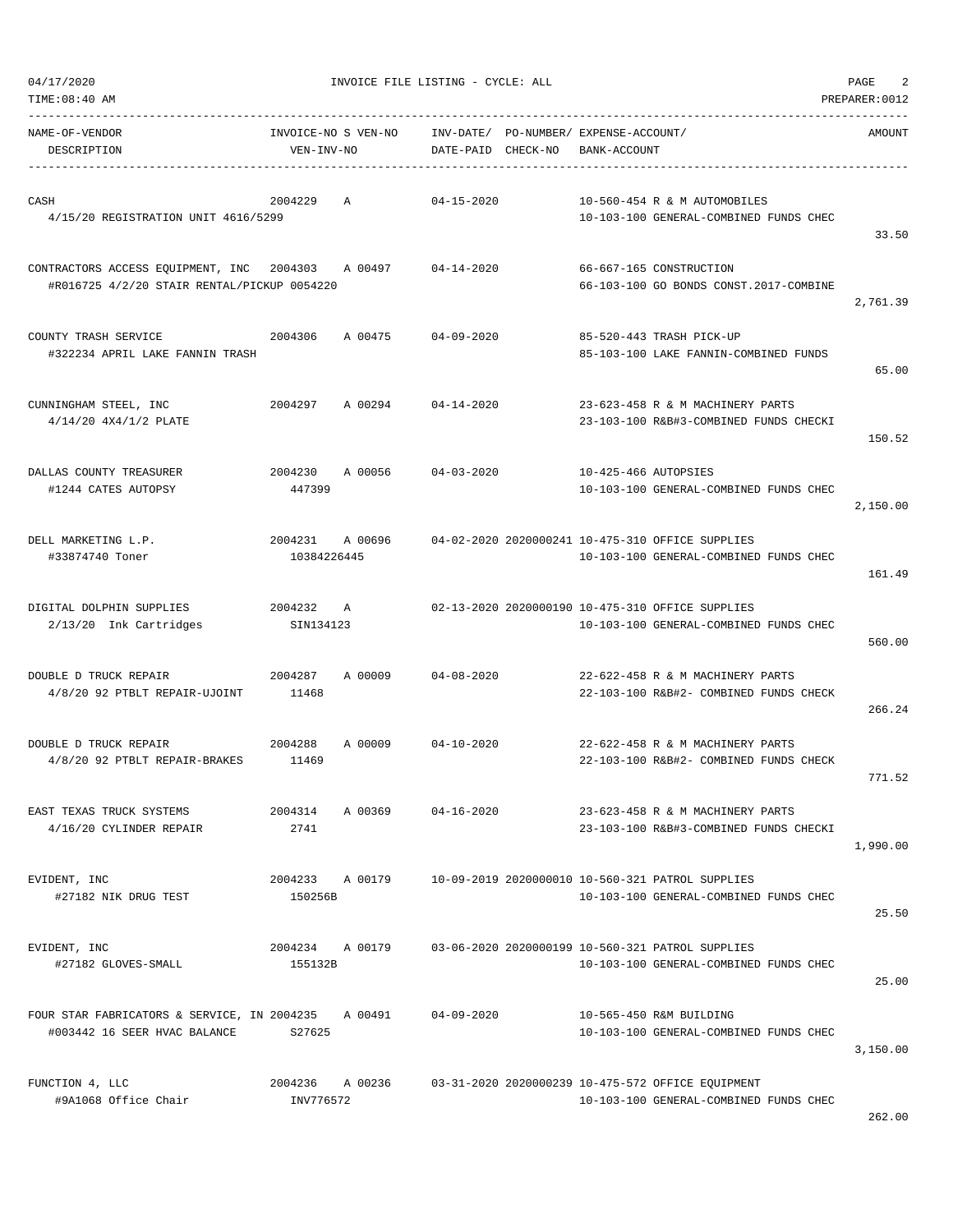$$ 

| TIME:08:40 AM                                                                        |                               |         |                                       |                      |                                                                                             | PREPARER: 0012 |
|--------------------------------------------------------------------------------------|-------------------------------|---------|---------------------------------------|----------------------|---------------------------------------------------------------------------------------------|----------------|
| NAME-OF-VENDOR                                                                       | INVOICE-NO S VEN-NO           |         | INV-DATE/ PO-NUMBER/ EXPENSE-ACCOUNT/ |                      |                                                                                             | AMOUNT         |
| DESCRIPTION                                                                          | VEN-INV-NO                    |         | DATE-PAID CHECK-NO                    | BANK-ACCOUNT         |                                                                                             |                |
| GAYLON P. RIDDELS LAW FIRM, PC<br>CR-18-26865 MCCAIN DST CT                          | 2004237                       | A 00512 | $04 - 06 - 2020$                      |                      | 10-435-437 ATTORNEY FEES<br>10-103-100 GENERAL-COMBINED FUNDS CHEC                          | 4,360.50       |
| GT DISTRIBUTORS, INC<br>#002162 CARTRIDGES                                           | 2004238 A 00281<br>INV0759935 |         |                                       |                      | 04-01-2020 2020000188 10-560-320 WEAPONS SUPPLIES<br>10-103-100 GENERAL-COMBINED FUNDS CHEC | 134.26         |
| GT DISTRIBUTORS, INC<br>#002162 AMMO                                                 | 2004305 A 00281<br>INV0760631 |         | 04-06-2020                            |                      | 84-560-320 WEAPONS SUPPLIES<br>84-103-100 BOIS D'ARC-COMBINED FUNDS C                       | 65.60          |
| HERRINGTON PLUMBING<br>4/7/20 AGRILIFE WATER HEATER                                  |                               |         | 2004239 A 00126 04-07-2020            |                      | 10-516-450 R&M BUILDING<br>10-103-100 GENERAL-COMBINED FUNDS CHEC                           | 750.00         |
| J.P. COOKE COMPANY<br>4/10/20 DEV SVC Door Sign                                      | 2004240<br>621059             | A 00830 |                                       |                      | 04-10-2020 2020000247 10-591-310 OFFICE SUPPLIES<br>10-103-100 GENERAL-COMBINED FUNDS CHEC  | 37.75          |
| JPMORGAN CHASE BANK NA<br>5567087900018285 SHOP WATER                                | 2004289                       | A 00378 | 04-06-2020                            |                      | 22-622-340 SHOP SUPPLIES<br>22-103-100 R&B#2- COMBINED FUNDS CHECK                          | 5.00           |
| KIRBY, SHELLY<br>4/10/20 WINDOM MOWING                                               | 2004241 A 00541<br>069454     |         | $04 - 10 - 2020$                      |                      | 10-515-444 LAWN MAINTENANCE<br>10-103-100 GENERAL-COMBINED FUNDS CHEC                       | 60.00          |
| KONICA MINOLTA PREMIER FINANCE 2004242<br>#1284057 108 E SAM RAYBURN COPIER 67639971 |                               |         | A 00444 04-12-2020                    |                      | 10-510-315 COPIER RENTAL<br>10-103-100 GENERAL-COMBINED FUNDS CHEC                          | 114.68         |
| LEONARD, CITY OF<br>MAY TAG OFFICE LEASE                                             |                               |         | 2004243 A 00048 04-15-2020            |                      | 10-499-460 LEONARD OFFICE RENT<br>10-103-100 GENERAL-COMBINED FUNDS CHEC                    | 100.00         |
| LEONARD, CITY OF<br>MAY JP2 OFFICE LEASE                                             | 2004244                       | A 00048 | $04 - 15 - 2020$                      |                      | 10-456-460 OFFICE RENTAL<br>10-103-100 GENERAL-COMBINED FUNDS CHEC                          | 350.00         |
| MARLIN BUSINESS BANK<br>#1735820 PHONE SYSTEM                                        | 2004245 A 00437<br>17960162   |         | $04 - 09 - 2020$                      | 10-510-420 TELEPHONE | 10-103-100 GENERAL-COMBINED FUNDS CHEC                                                      | 3,516.75       |
| MCCRAW II, BILLY MAYFIELD<br>MAY 200 E 1ST OFFICE LEASE                              | 2004246                       | A 00214 | $04 - 15 - 2020$                      |                      | 10-518-470 OFFICE SPACE LEASE<br>10-103-100 GENERAL-COMBINED FUNDS CHEC                     | 2,000.00       |
| MCCRAW II, BILLY MAYFIELD<br>MAY 200 E 1ST WAREHOUSE LEASE                           | 2004247                       | A 00214 | $04 - 15 - 2020$                      |                      | 10-518-470 OFFICE SPACE LEASE<br>10-103-100 GENERAL-COMBINED FUNDS CHEC                     | 750.00         |
| MCCRAW MATERIALS<br>$4/10/20$ ROCK & GRAVEL                                          | 2004298<br>27125              | A 00095 | $04 - 10 - 2020$                      |                      | 23-623-341 R & B MAT. ROCK & GRAVEL<br>23-103-100 R&B#3-COMBINED FUNDS CHECKI               |                |

2,969.20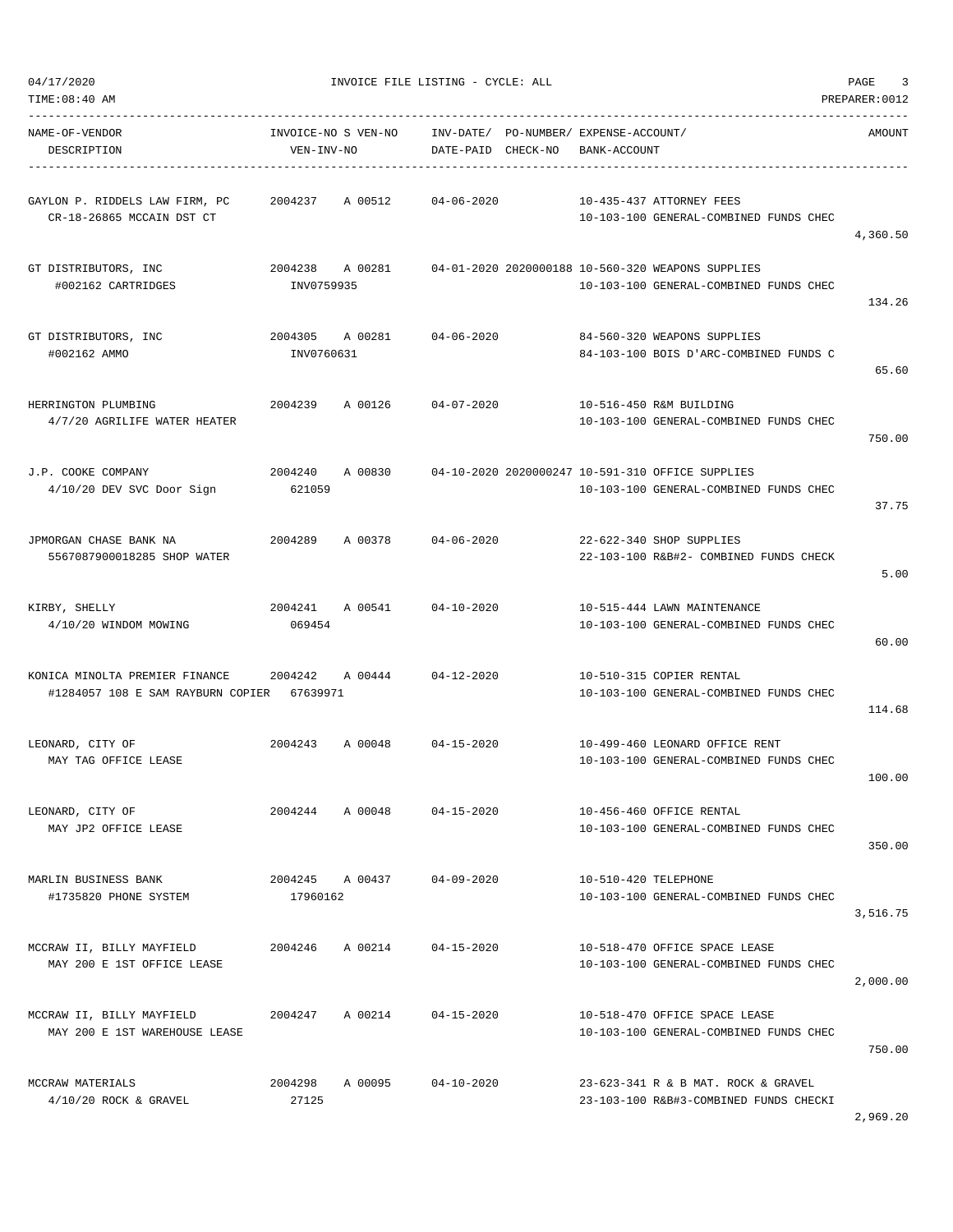| TIME:08:40 AM                                                              |                                    |                                                             |                                                                                                    | PREPARER: 0012 |
|----------------------------------------------------------------------------|------------------------------------|-------------------------------------------------------------|----------------------------------------------------------------------------------------------------|----------------|
| NAME-OF-VENDOR<br>DESCRIPTION                                              | INVOICE-NO S VEN-NO<br>VEN-INV-NO  | INV-DATE/ PO-NUMBER/ EXPENSE-ACCOUNT/<br>DATE-PAID CHECK-NO | BANK-ACCOUNT                                                                                       | AMOUNT         |
| MEADE NORMAN INS. AGENCY, INC. 2004248<br>#ADKIJA1 BOND-ADKINS             | A 00102<br>34592                   | 04-06-2020                                                  | 10-403-480 BOND<br>10-103-100 GENERAL-COMBINED FUNDS CHEC                                          | 50.00          |
| MIEARS, STEVEN R.<br>FA-20-44588 CHAMBERS DST CT                           | 2004311<br>A 00337 04-11-2020      |                                                             | 10-435-436 ATTORNEY FEES- CPS CASES<br>10-103-100 GENERAL-COMBINED FUNDS CHEC                      | 750.00         |
| MIEARS, STEVEN R.<br>FA-19-44386 JACKSON DST CT                            | 2004312<br>A 00337                 | 04-10-2020                                                  | 10-435-436 ATTORNEY FEES- CPS CASES<br>10-103-100 GENERAL-COMBINED FUNDS CHEC                      | 1,125.00       |
| NOBLE RESOURCES PEST CONTROL<br>#01990 2505 N CENTER PEST CONTROL 21137020 | 2004249 A00420                     | 04-09-2020                                                  | 10-516-450 R&M BUILDING<br>10-103-100 GENERAL-COMBINED FUNDS CHEC                                  | 57.00          |
| OFFICE DEPOT<br>#29023460 Ink Cartridge                                    | 2004250 A 00216<br>472674696001    |                                                             | 04-07-2020 2020000248 10-591-310 OFFICE SUPPLIES<br>10-103-100 GENERAL-COMBINED FUNDS CHEC         | 96.81          |
| OFFICE DEPOT<br>#29023460 Labels                                           | 2004251 A 00216<br>472674696001    |                                                             | 04-07-2020 2020000248 10-475-310 OFFICE SUPPLIES<br>10-103-100 GENERAL-COMBINED FUNDS CHEC         | 11.99          |
| OFFICE DEPOT<br>#29023460 OFFICE SUPPLIES                                  | 2004252 A 00216<br>473894682001    |                                                             | 04-09-2020 2020000250 10-450-310 OFFICE SUPPLIES<br>10-103-100 GENERAL-COMBINED FUNDS CHEC         | 113.23         |
| OFFICE DEPOT<br>#29023460 ENVELOPES                                        | 2004253 A 00216<br>473896198001    |                                                             | 04-09-2020 2020000250 10-450-310 OFFICE SUPPLIES<br>10-103-100 GENERAL-COMBINED FUNDS CHEC         | 16.12          |
| OFFICE DEPOT<br>#29023460 BANDAGES                                         | 2004254<br>173896199001            |                                                             | A 00216 04-09-2020 2020000250 10-450-310 OFFICE SUPPLIES<br>10-103-100 GENERAL-COMBINED FUNDS CHEC | 6.79           |
| OFFICE DEPOT<br>#29023460 NEOSPORIN                                        | 2004255 A 00216<br>473896200001    |                                                             | 04-09-2020 2020000250 10-450-310 OFFICE SUPPLIES<br>10-103-100 GENERAL-COMBINED FUNDS CHEC         | 12.99          |
| OFFICE DEPOT<br>#29023460 FI-7160 Scanner                                  | 2004256 A 00216<br>474069707001    |                                                             | 04-09-2020 2020000251 10-495-572 OFFICE EQUIPMENT<br>10-103-100 GENERAL-COMBINED FUNDS CHEC        | 879.99         |
| OFFICE DEPOT<br>#29023460 Office Supplies                                  | 2004285<br>A 00216<br>468211033001 |                                                             | 03-31-2020 2020000259 10-403-310 OFFICE SUPPLIES<br>10-103-100 GENERAL-COMBINED FUNDS CHEC         | 199.75         |
| OLD SCHOOL ENTERPRISES TWO LLC<br>MAY 108 E SAM RAYBURN LEASE              | 2004257<br>A 00436                 | $04 - 15 - 2020$                                            | 10-518-470 OFFICE SPACE LEASE<br>10-103-100 GENERAL-COMBINED FUNDS CHEC                            | 1,100.00       |
| PARKER TIRE<br>$4/8/20$ R&M TIRE                                           | 2004299<br>A 00006<br>11921        | $04 - 08 - 2020$                                            | 23-623-459 R & M MACH. TIRES & TUBES<br>23-103-100 R&B#3-COMBINED FUNDS CHECKI                     |                |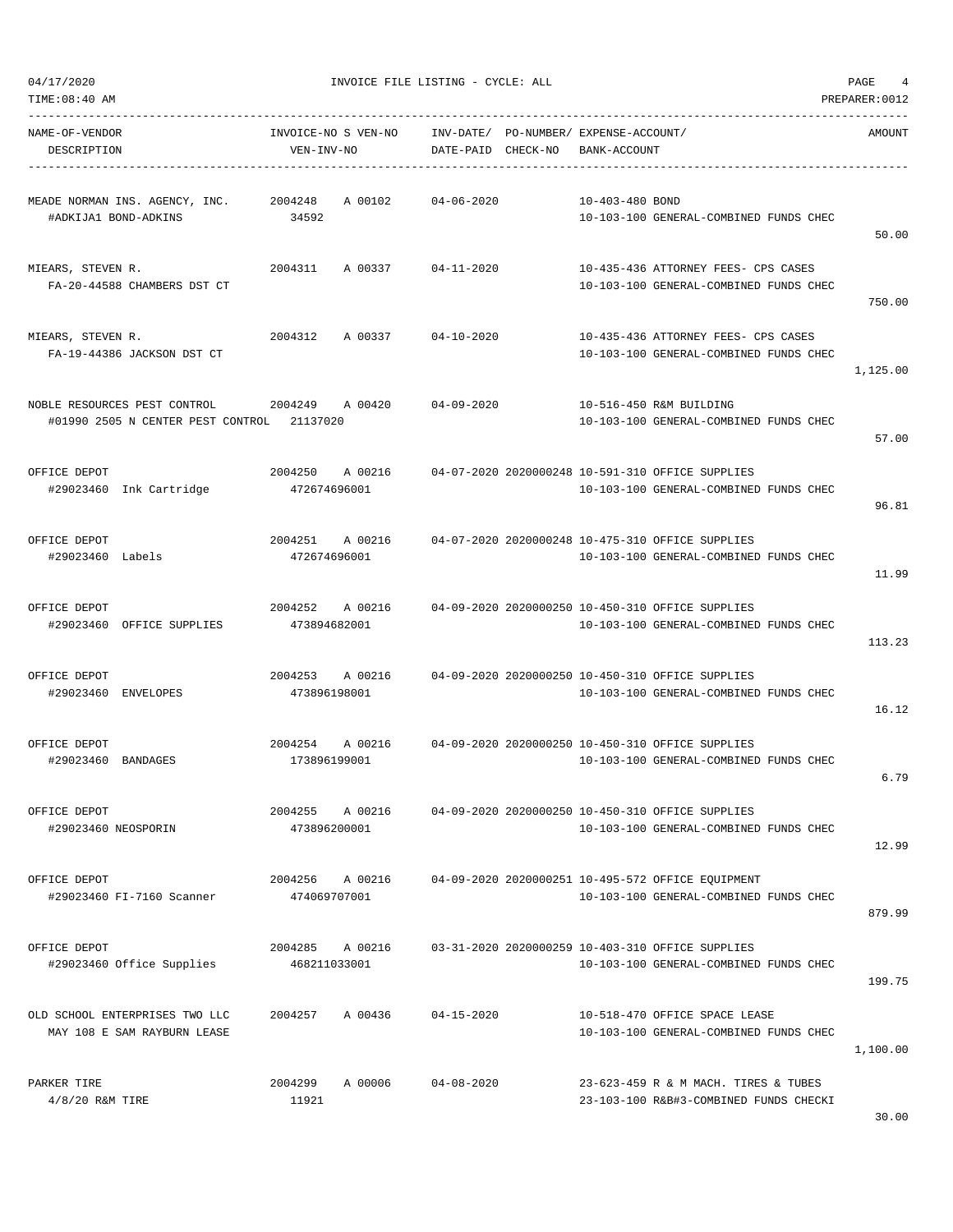|  | 04/17/2020 |
|--|------------|
|  |            |
|  |            |

| TIME:08:40 AM<br>PREPARER: 0012                                  |                                         |                                           |                                                                                             |          |  |  |
|------------------------------------------------------------------|-----------------------------------------|-------------------------------------------|---------------------------------------------------------------------------------------------|----------|--|--|
| NAME-OF-VENDOR<br>DESCRIPTION                                    | INVOICE-NO S VEN-NO<br>VEN-INV-NO       | INV-DATE/<br>CHECK-NO<br>DATE-PAID        | PO-NUMBER/ EXPENSE-ACCOUNT/<br>BANK-ACCOUNT                                                 | AMOUNT   |  |  |
| PARKER TIRE<br>$4/14/20$ R&M TIRE                                | 2004302<br>A 00006<br>11935             | $04 - 14 - 2020$                          | 24-624-459 R & M MACH. TIRES & TUBES<br>24-103-100 R&B#4- COMBINED FUNDS CHECK              | 40.00    |  |  |
| PERKINS, J. DANIEL<br>FA-19-44386 JACKSON DST CT                 | 2004258<br>A 00589                      | $04 - 08 - 2020$                          | 10-435-436 ATTORNEY FEES- CPS CASES<br>10-103-100 GENERAL-COMBINED FUNDS CHEC               | 416.50   |  |  |
| PERKINS, J. DANIEL<br>FA-19-44435 SKRINE DST CT                  | 2004259<br>A 00589                      | $04 - 08 - 2020$                          | 10-435-436 ATTORNEY FEES- CPS CASES<br>10-103-100 GENERAL-COMBINED FUNDS CHEC               | 416.50   |  |  |
| PERSONALIZED PRINTING<br>4/2/20 Deposit Warrants                 | A 00826<br>2004260<br>105639            | 04-02-2020 2020000245 10-497-435 PRINTING | 10-103-100 GENERAL-COMBINED FUNDS CHEC                                                      | 60.00    |  |  |
| RDO EQUIPMENT CO<br>#7451005 MOTORGRADER 770C REPAIR             | 2004286<br>A 00353<br>W7105924          | $04 - 09 - 2020$                          | 21-621-458 R & M MACHINERY PARTS<br>21-103-100 R&B#1-COMBINED FUNDS CHECKI                  | 1,477.28 |  |  |
| RDO EQUIPMENT CO<br>#7451001 MOTORGRADER 12H REPAIR              | 2004290<br>A 00353<br>W6963524          | $03 - 05 - 2020$                          | 22-622-458 R & M MACHINERY PARTS<br>22-103-100 R&B#2- COMBINED FUNDS CHECK                  | 4,266.81 |  |  |
| RDO EQUIPMENT CO<br>#7451001 MOTORGRADER 865 REPAIR              | 2004291<br>A 00353<br>W7056324          | $03 - 26 - 2020$                          | 22-622-458 R & M MACHINERY PARTS<br>22-103-100 R&B#2- COMBINED FUNDS CHECK                  | 7,299.83 |  |  |
| RDO EQUIPMENT CO<br>#7451001 GRADER G930B REPAIR                 | 2004292<br>A 00353<br>W7026824          | $03 - 09 - 2020$                          | 22-622-458 R & M MACHINERY PARTS<br>22-103-100 R&B#2- COMBINED FUNDS CHECK                  | 1,047.90 |  |  |
| REINERT PAPER & CHEMICAL CENTER<br>#FANNI100 Janitorial Supplies | 2004261<br>A 00478<br>409180            |                                           | 04-07-2020 2020000246 10-518-332 JANITOR SUPPLIES<br>10-103-100 GENERAL-COMBINED FUNDS CHEC | 458.54   |  |  |
| REINERT PAPER & CHEMICAL CENTER<br>#FANNI100 Janitorial Supplies | 2004262<br>A 00478<br>409181            |                                           | 04-07-2020 2020000246 10-511-332 JANITOR SUPPLIES<br>10-103-100 GENERAL-COMBINED FUNDS CHEC | 86.74    |  |  |
| REINERT PAPER & CHEMICAL CENTER<br>#FANNI100 Janitorial Supplies | A 00478<br>2004263<br>109181            |                                           | 04-07-2020 2020000246 10-513-332 JANITOR SUPPLIES<br>10-103-100 GENERAL-COMBINED FUNDS CHEC | 86.74    |  |  |
| REINERT PAPER & CHEMICAL CENTER<br>#FANNI100 Janitorial Supplies | 2004264<br>A 00478<br>409180            |                                           | 04-07-2020 2020000246 24-624-340 SHOP SUPPLIES<br>24-103-100 R&B#4- COMBINED FUNDS CHECK    | 34.76    |  |  |
| RELIANT<br>#2 533 972-2 PCT 2 ELECTRIC                           | 2004293<br>A 00289<br>112 011 414 531 6 | $04 - 13 - 2020$                          | 22-622-440 UTILITY ELECTRICITY<br>22-103-100 R&B#2- COMBINED FUNDS CHECK                    | 102.52   |  |  |
| RELIANT<br>#2 591 591-9 PCT 2 GDLIGHT ELECTRIC 112 011 415 707 1 | 2004294<br>A 00289                      | $04 - 14 - 2020$                          | 22-622-440 UTILITY ELECTRICITY<br>22-103-100 R&B#2- COMBINED FUNDS CHECK                    |          |  |  |

24.10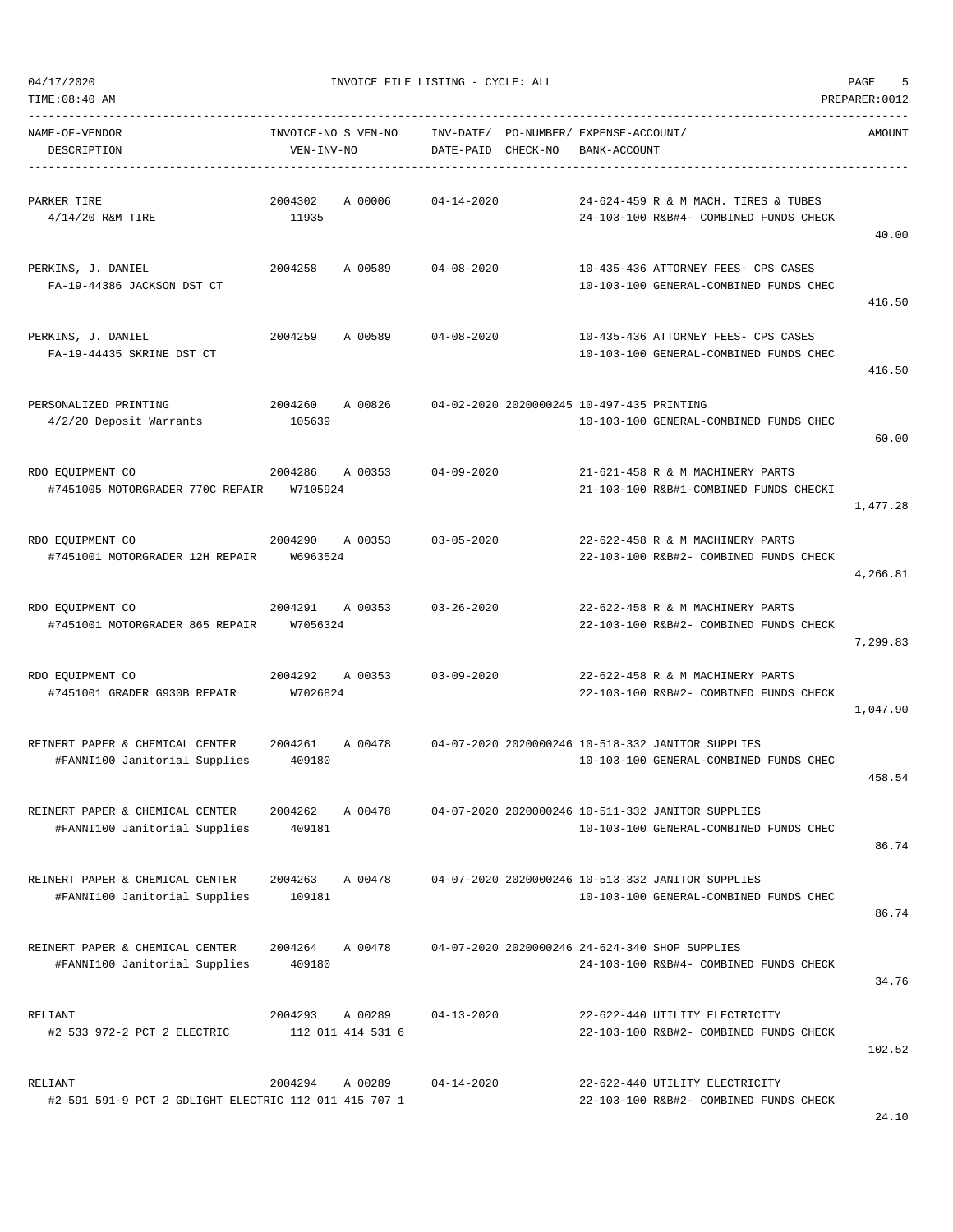| NAME-OF-VENDOR<br>DESCRIPTION                                                           | INVOICE-NO S VEN-NO<br>VEN-INV-NO |                            | INV-DATE/ PO-NUMBER/ EXPENSE-ACCOUNT/<br>DATE-PAID CHECK-NO | BANK-ACCOUNT    |                                                                                                                      | AMOUNT    |
|-----------------------------------------------------------------------------------------|-----------------------------------|----------------------------|-------------------------------------------------------------|-----------------|----------------------------------------------------------------------------------------------------------------------|-----------|
| RELIANT<br>#2 591 592-7 PCT 2 GDLIGHT ELECTRIC 112 011 415 708 9                        | 2004295                           | A 00289                    | $04 - 14 - 2020$                                            |                 | 22-622-440 UTILITY ELECTRICITY<br>22-103-100 R&B#2- COMBINED FUNDS CHECK                                             | 10.62     |
| SAFE SOFTWARE<br>#153 SOFTWARE SUPPORT                                                  | 2004265<br>3558                   | A 00287 04-14-2020         |                                                             |                 | 10-590-453 SOFTWARE MAINTENANCE SAFE<br>10-103-100 GENERAL-COMBINED FUNDS CHEC                                       | 300.00    |
| SAFE SOFTWARE<br>#153 SOFTWARE SUPPORT                                                  | 2004266<br>3558                   | A 00287                    | $04 - 14 - 2020$                                            |                 | 10-591-453 SOFTWARE MAINTENANCE<br>10-103-100 GENERAL-COMBINED FUNDS CHEC                                            | 100.00    |
| SETTERBERG, BRAD<br>4/15/20 TBLS CERT ANNUAL FEE                                        | 2004267                           | Α                          | $04 - 15 - 2020$                                            | 10-475-481 DUES | 10-103-100 GENERAL-COMBINED FUNDS CHEC                                                                               | 250.00    |
| SHI GOVERNMENT SOLUTIONS, INC.<br>#3001172 MS Office License                            | GB00365674                        |                            |                                                             |                 | 2004268 A 00494 04-14-2020 2020000253 10-560-572 OFFICE EOUIPMENT<br>10-103-100 GENERAL-COMBINED FUNDS CHEC          | 263.59    |
| SILSBEE FORD INC<br>4/7/20 Ford Explorer UNIT 5299 55299F                               | 2004269                           | $\mathbb{A}$               |                                                             |                 | 04-07-2020 2020000258 10-560-575 AUTOMOBILES<br>10-103-100 GENERAL-COMBINED FUNDS CHEC                               | 42,340.85 |
| SILSBEE FORD INC<br>4/7/20 Ford Explorer UNIT 4616                                      | 2004270 A<br>54616X               |                            |                                                             |                 | 04-07-2020 2020000258 10-560-575 AUTOMOBILES<br>10-103-100 GENERAL-COMBINED FUNDS CHEC                               | 42,340.85 |
| SIXTH COURT OF APPEALS<br>JAN-MAR APPEALS COURT FEES                                    |                                   | 2004271 A 00569 04-15-2020 |                                                             |                 | 10-409-500 6TH COURT OF APPEALS FEE<br>10-103-100 GENERAL-COMBINED FUNDS CHEC                                        | 730.00    |
| 2004272<br>SMITH, THOMAS SCOTT<br>CR-20-27330-1 BRANCH DST CT                           |                                   | A 00817 03-31-2020         |                                                             |                 | 10-435-437 ATTORNEY FEES<br>10-103-100 GENERAL-COMBINED FUNDS CHEC                                                   | 814.45    |
| SOLOMON, AMANDA<br>FA-19-44104 MORRISON DST CT                                          | 2004313                           | A 00801                    | $04 - 07 - 2020$                                            |                 | 10-435-436 ATTORNEY FEES- CPS CASES<br>10-103-100 GENERAL-COMBINED FUNDS CHEC                                        | 1,121.00  |
| SOUTHERN TIRE MART, LLC<br>#214560 12 Tires                                             | 4000117310                        |                            |                                                             |                 | 2004301 A 00596 04-14-2020 2020000252 23-623-459 R & M MACH. TIRES & TUBES<br>23-103-100 R&B#3-COMBINED FUNDS CHECKI | 2,692.00  |
| STATE COMPTROLLER<br>#1-75-6000941-1 3/31/20 FILING FEES                                | 2004273 A 00793                   |                            | $04 - 15 - 2020$                                            |                 | 10-409-489 COURT COSTS/ARREST FEES<br>10-103-100 GENERAL-COMBINED FUNDS CHEC                                         | 7,036.59  |
| SUNBELT RENTALS, INC<br>#788877 APRIL FORKLIFT RENTAL                                   | 96597644-0011                     | 2004304 A 00520 04-04-2020 |                                                             |                 | 66-667-165 CONSTRUCTION<br>66-103-100 GO BONDS CONST.2017-COMBINE                                                    | 2,847.04  |
| TEXAS COMMISSION ON ENVIRONMENTAL Q 2004274 A 00511 04-12-2020<br>#0620074 3/31/20 FEES |                                   |                            |                                                             |                 | 10-409-590 TCEQ PERMITS ENVIRONMENTAL<br>10-103-100 GENERAL-COMBINED FUNDS CHEC                                      |           |

TIME:08:40 AM PREPARER:0012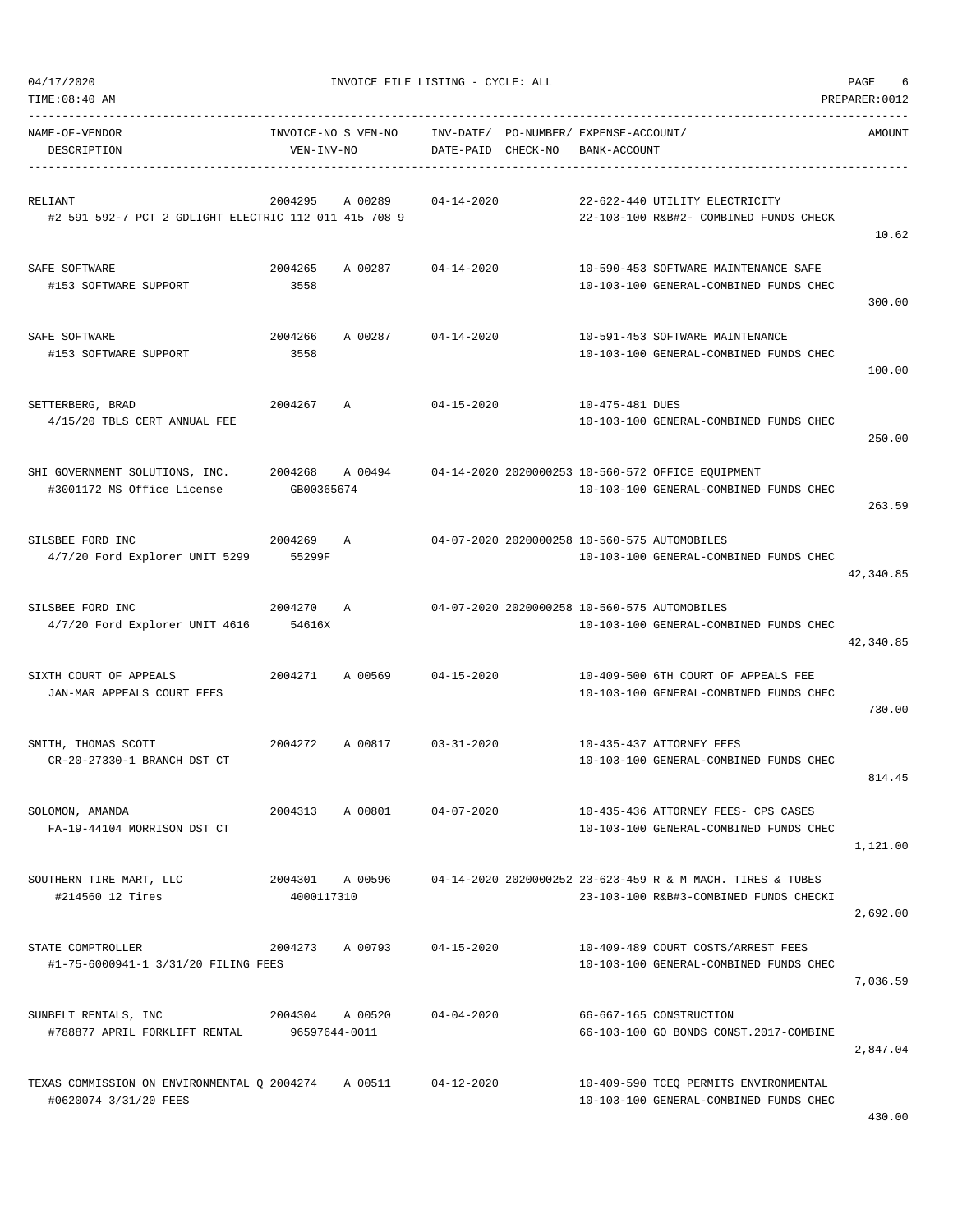$04/17/2020$  PAGE  $7$ 

| TIME:08:40 AM                                                                                      |                                   |                                                    |                    |                                                                                  | PREPARER: 0012 |
|----------------------------------------------------------------------------------------------------|-----------------------------------|----------------------------------------------------|--------------------|----------------------------------------------------------------------------------|----------------|
| NAME-OF-VENDOR<br>DESCRIPTION                                                                      | INVOICE-NO S VEN-NO<br>VEN-INV-NO |                                                    | DATE-PAID CHECK-NO | INV-DATE/ PO-NUMBER/ EXPENSE-ACCOUNT/<br>BANK-ACCOUNT                            | AMOUNT         |
| TEXAS DEPT. OF STATE HEALTH SERVICE 2004275 A 00767<br>#2014-044447-001 MARCH REMOTE BIRTH 2010620 |                                   |                                                    | $04 - 01 - 2020$   | 10-409-489 COURT COSTS/ARREST FEES<br>10-103-100 GENERAL-COMBINED FUNDS CHEC     | 107.97         |
| 4/6/20 ROCK & GRAVEL-HAULING                                                                       | 7852                              |                                                    |                    | 22-622-341 R & B MAT. ROCK & GRAVEL<br>22-103-100 R&B#2- COMBINED FUNDS CHECK    | 891.20         |
| THOMSON REUTERS - WEST PAYMENT CTR 2004276<br>#1003935865 MARCH DA ONLINE                          | 842139506                         | A 00180                                            | 04-01-2020         | 10-475-421 INTERNET/ONLINE LEGAL RE<br>10-103-100 GENERAL-COMBINED FUNDS CHEC    | 354.64         |
| TYLER TECHNOLOGIES, INC.<br>#45205 FINANCIALS SAAS                                                 | 2004277 A00310<br>025-292290      |                                                    | $03 - 31 - 2020$   | 10-510-453 COMPUTER SOFTWARE MAINTEN<br>10-103-100 GENERAL-COMBINED FUNDS CHEC   | 162.50         |
| MARCH MJ PRISONER HOUSING                                                                          | FAN200303FCMJ                     |                                                    | $04 - 02 - 2020$   | 10-565-380 PRISONER HOUSING<br>10-103-100 GENERAL-COMBINED FUNDS CHEC            | 66,253.75      |
| U.S. BANK CORPORATE TRUST<br>MARCH SA PRISONER HOUSING                                             | FAN200304FCSA                     | 2004279 A 00539                                    | 04-02-2020         | 10-565-380 PRISONER HOUSING<br>10-103-100 GENERAL-COMBINED FUNDS CHEC            | 138,580.00     |
| U.S. BANK CORPORATE TRUST<br>MARCH PRISONER TRANSPORT/GUARD                                        |                                   | 2004280 A 00539 04-02-2020<br>FAN200314FCMT/15FCGT |                    | 10-565-400 PRISONER TRANSPORT/GUARD<br>10-103-100 GENERAL-COMBINED FUNDS CHEC    | 500.80         |
| VANDEVENTER, VICKIE<br>$3/2 - 4/7/20$ TRAVEL- 63 MILES                                             | 2004281                           | <b>A</b>                                           | 04-09-2020         | 10-403-427 OUT OF COUNTY TRAVEL/TRAINI<br>10-103-100 GENERAL-COMBINED FUNDS CHEC | 36.23          |
| VESTED NETWORKS<br>#VN1052 JP3 PHONES                                                              | 2004282<br>IN2412                 | A 00480 04-16-2020                                 |                    | 10-510-420 TELEPHONE<br>10-103-100 GENERAL-COMBINED FUNDS CHEC                   | 67.50          |
| WILSON CULVERTS, INC.<br>4/3/20 CULVERTS                                                           | 2004300<br>80996                  | A 00654                                            | $04 - 03 - 2020$   | 23-623-342 R & B MAT. CULVERTS<br>23-103-100 R&B#3-COMBINED FUNDS CHECKI         | 7,836.72       |
| WOODSON, MARY ANN CSR, RPR<br>4/15/20 CR-17-26390-A TRANSCRIPT                                     | 2004283                           | A 00486                                            | $04 - 15 - 2020$   | 10-435-434 APPEAL COURT TRANSCRIPTS<br>10-103-100 GENERAL-COMBINED FUNDS CHEC    |                |

55.00